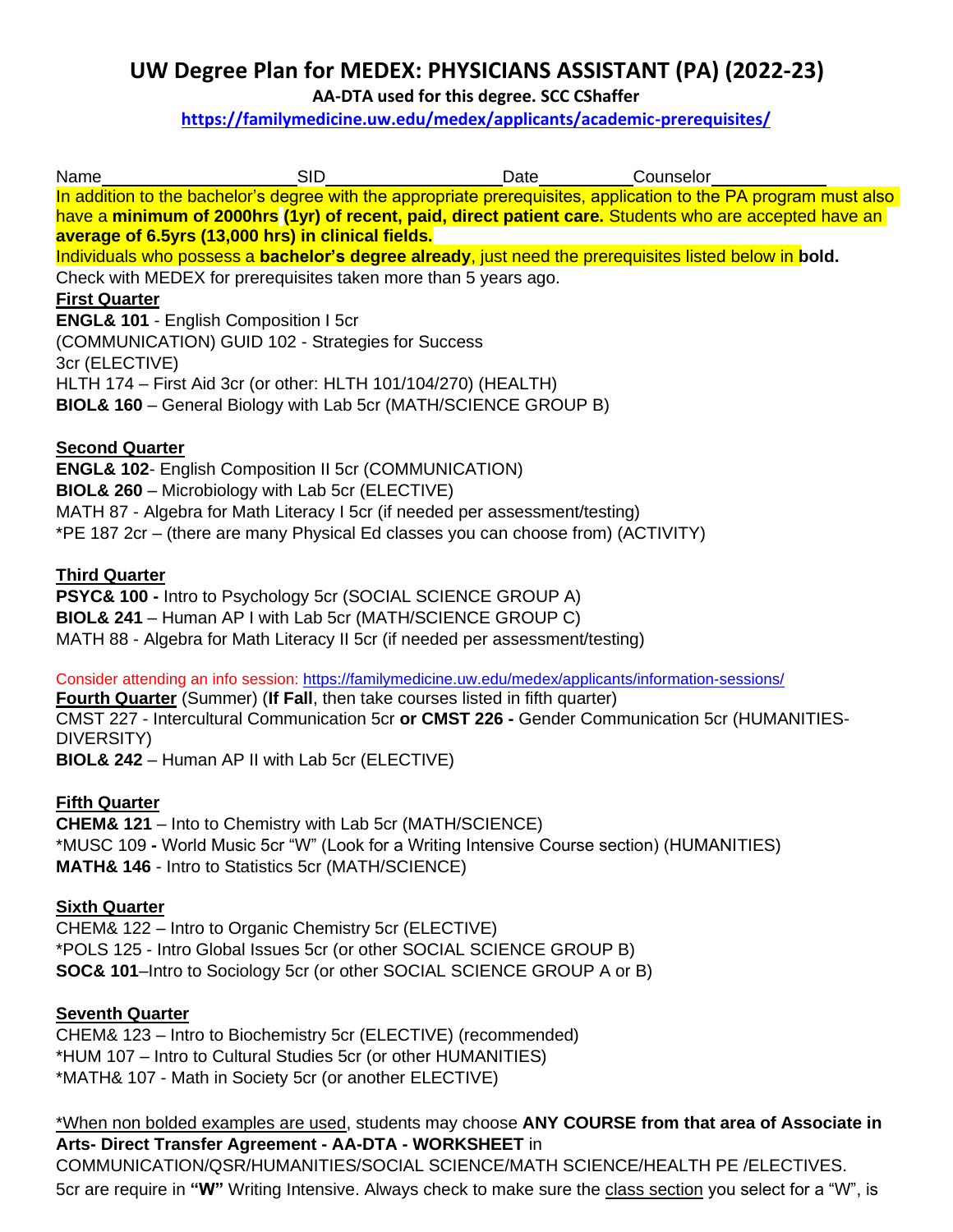listed "W".

\*When non bolded examples are used, students may choose **ANY COURSE from that area of Associate in Arts- Direct Transfer Agreement - AA-DTA - WORKSHEET** in COMMUNICATION/QSR/HUMANITIES/SOCIAL SCIENCE/MATH SCIENCE/HEALTH PE /ELECTIVES.

5cr are required in "W" Writing Intensive. Always check to make sure the class section you select for a "W", is listed "W". 5cr are required in **"D"** Diversity. CMST 227 or 226 meets both SCC Diversity requirement.

With careful planning and coordination with your college Counselor, the completion of your AA-DTA, allows you to pursue your **bachelor's degree (which is required)** at a four-year college or university. A **specific major** is not required as long as **all of the prerequisites are completed** with no less than a 2.7 in each course and a 3.0 or higher cumulative gpa. In addition to the bachelor's degree with the appropriate prerequisites, application to the PA program must also have a **minimum of 2000hrs (1yr) of recent, paid, direct patient care.** To be competitive, a MEDEX applicant will have 4,000+ hours in a direct hands-on care capacity. The most competitive positions will have significant patient care responsibility that includes development of clinical skills and medical decision-making.

#### **From UW MEDEX Admissions info:**

Each of the MEDEX prerequisite courses must be taken as a "standalone" course, separate from any prior certificate training or professional degree program. Courses can be taken at any regionally accredited community college or university for a letter grade or grade on a 4.0 scale. This may include some college courses completed online, but applicants should check the accreditation status of the online institution before registering for courses. Each prerequisite course must be completed with a B- (2.7) or better (per course). All MEDEX prerequisite coursework must be completed by the application deadline.

- Prerequisite courses taken *autumn quarter*, completed after the application deadlines, *will not be considered when evaluating prerequisites*.
- Coursework planned for spring or summer quarter of the upcoming year will not be accepted.
- Overall minimum GPA of 3.0 or higher for the last 2 years (90 quarter or 60 semester credits) of coursework
- A baccalaureate degree must be completed at a regionally accredited institution and conferred by December 31<sup>st</sup> of the year in which an application is submitted.
- Official GRE scores (within 5 years)
	- Due to the global pandemic, MEDEX Northwest no longer requires the GRE for the 2021- 2022 application cycle, however it is recommended. Official scores can be sent directly to CASPA using code 0548 as part of the application to MEDEX. It is preferred that scores also be self-reported on the CASPA application.
	- GRE scores will not be required for applicants with a prior master's degree earned at a regionally accredited institution.
- Advanced Placement courses will not meet MEDEX Science and Statistics prerequisites. MEDEX Science and Statistics prerequisites must be taken at the college level. AP Coursework can be used to meet only the MEDEX English requirements when it appears on a college transcript.

# **Profile: A Competitive MEDEX Applicant** [https://familymedicine.uw.edu/medex/applicants/profile-a-competitive-medex-](https://familymedicine.uw.edu/medex/applicants/profile-a-competitive-medex-applicant/)

[applicant/](https://familymedicine.uw.edu/medex/applicants/profile-a-competitive-medex-applicant/)

This profile is meant as an overview of the strengths of common competitive applicants, not to capture all acceptable or required elements in an application. Not all listed items are required to be a successful applicant to the MEDEX program, but all recommendations are designed to help applicants best prepare a competitive application.

Remember, MEDEX is looking for applicants who demonstrate that they are thoroughly prepared both academically and clinically to succeed in an intense, scientific, professional medical curriculum, where they can ultimately become qualified healthcare providers.

# **Academic History:**

A competitive MEDEX applicant will have a comprehensive science background; upper division health-related science coursework is preferred.

Science prerequisites will be recent, within 3-5 years of application. Overall, science, and 90 credit GPAs will be at or above a 3.45.